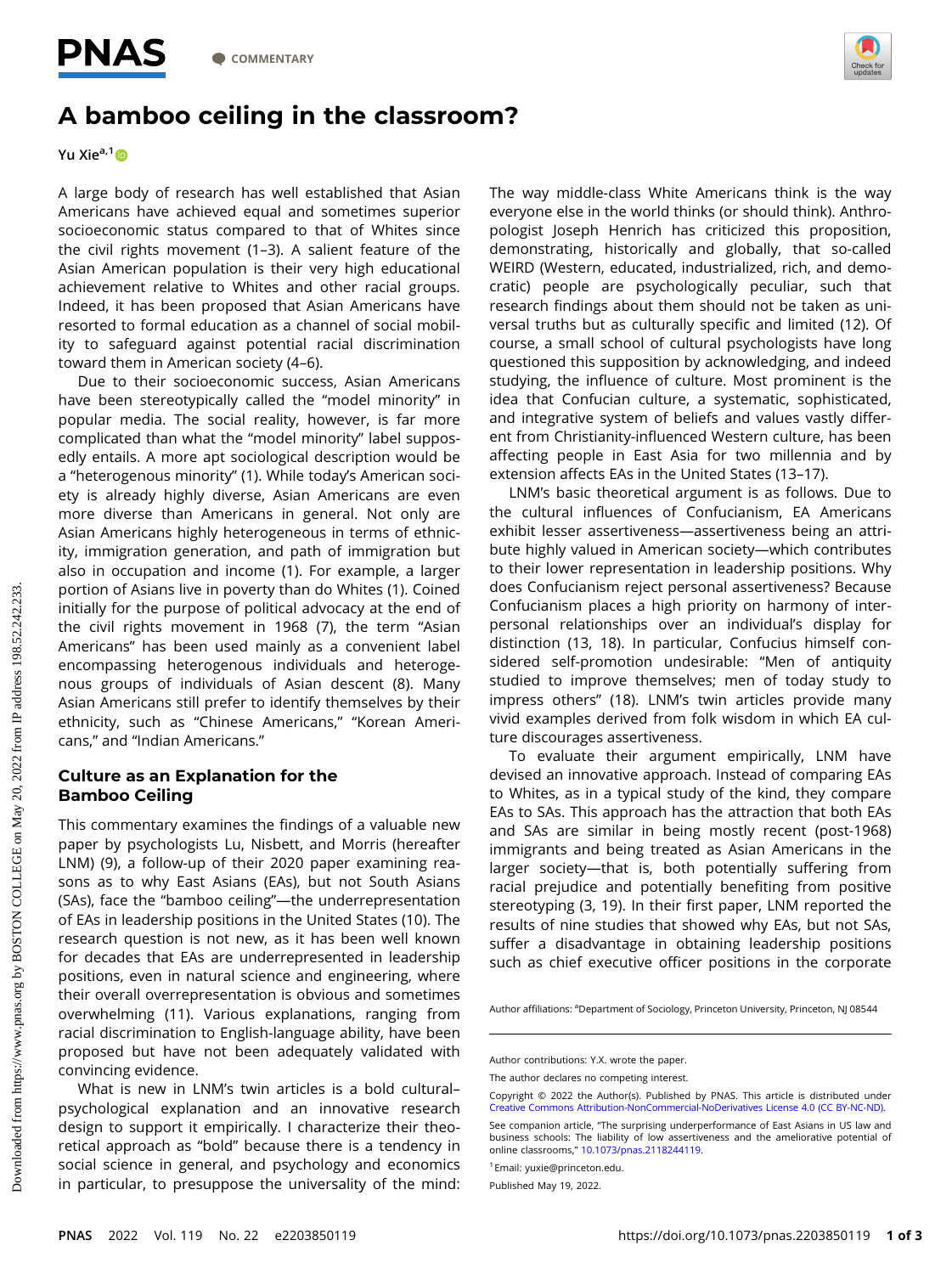world, due to lower assertiveness (10). In their more recent paper, LNM extend the research context, through six studies, to the classrooms of law and business graduate programs, where future leaders in the corporate and political worlds are trained, and where initial competition for leadership positions takes place (9). An important finding is that EAs, but not SAs, suffer a distinct disadvantage in grades. Consistent with expectations derived from the authors' theoretical argument, the EA disadvantage is more pronounced in social courses emphasizing class participation than in quantitative courses and is more muted for online classes than in-person classes. The results are strong and cannot be explained by factors considered by the authors, such as nativity (foreign- versus US-born), English proficiency, and students' academic abilities as measured by performance on standardized tests.

## **Critiques**

By revealing disadvantages of EAs, as compared to SAs, in attaining leadership positions in the United States, LNM have shown the potential role of culture in producing inequality in socioeconomic outcomes. However, their research has raised new questions that await future research. I will discuss three of them below.

First, culture is a system of beliefs and practices that support one another. While Confucian culture's deemphasizing of assertiveness may be detrimental to the attainment of leadership positions, its concurrent aspects may promote the attainment of high socioeconomic status in general. For example, we know that under the influence of Confucianism EAs are more likely than WEIRD people to believe in the importance of effort, especially in overcoming disadvantages of either low family socioeconomic background or limited innate ability (16, 20–22). I conjecture a psychological link between an emphasis on effort and a deemphasis on assertiveness. An emphasis on effort connotes that one should be well-prepared and thorough before one speaks up. Communication, especially to authority figures, should reflect what comes from one's best effort rather than one's initial impulse. In other words, what is considered a disadvantage by LNM for leadership positions may also be to EAs' advantage in more general settings where evaluation depends on "harder" criteria such as a test, a

paper, a report, or an audition, in which improvement through effort matters.

Second, related to the above reasoning, there is a methodological, alternative explanation for the findings in LNM's most recent article. Admission into law and business graduate programs is highly selective. Admission committees typically consider a combination of factors, including standardized test scores and future leadership potential. LNM's research is based on data from students who were already admitted and enrolled in law and business graduate programs. In a sense, their sample is selected on an outcome variable: current enrollment in law and business programs. From a causal inference viewpoint, this sample selection may create what is known as the "collider bias" (23): Standardized test scores (one admission criterion) may be negatively correlated with future leadership potential (another admission criterion) in this selective sample even if they are uncorrelated in the general population. Since EAs are stronger in the former (quantitative test scores in LNM's data), they may be weaker in the latter.

Third, while LNM controlled for nativity in their analysis, they did not control for place of undergraduate education among foreign-born students. Earlier research on labor force outcomes has clearly shown that the foreigner disadvantage among Asian Americans is limited only to those who attained their highest education abroad (24). One can extend this finding to LNM's setting and propose that EAs' disadvantage in law and business classrooms may be more pronounced among those EA students who had attained their undergraduate education abroad (or from institutions where the instructional language is non-English). Indeed, their data show a lower average verbal test score (but not quantitative test score) among EAs than among SAs and Whites. This suggests that foreign undergraduate education may account for some of their findings.

In conclusion, the twin articles by LNM are innovative, insightful, and provocative. Their research clearly demonstrates the importance of culture not only to the workings of the mind but also to social stratification in American society. Their work deserves to be studied, debated, replicated, and extended in the future.

- 1. Y. Xie, K. Goyette, *A Demographic Portrait of Asian Americans* (Russell Sage Foundation and Population Reference Bureau, New York, 2004).<br>2. A. Sakamoto, K. A. Govette, C. Kim. Socioeconomic attainments of Asian Americ
- 2. A. Sakamoto, K. A. Goyette, C. Kim, Socioeconomic attainments of Asian Americans. Annu. Rev. Sociol. 35, 255–276 (2009).<br>3. J. Lee. M. Zhou. The Asian American Achievement Paradox (Russell Sage Foundation. New York. 201
- J. Lee, M. Zhou, The Asian American Achievement Paradox (Russell Sage Foundation, New York, 2015).
- 4. C. Hirschman, M. G. Wong, Socioeconomic gains of Asian Americans, Blacks and Hispanics: 1960–1976. Am. J. Sociol. 90, 584–607 (1984).<br>5. G. Kao. M. Tienda. Ontimism and achievement: The educational performance of immigr
- 5. G. Kao, M. Tienda, Optimism and achievement: The educational performance of immigrant youth. Soc. Sci. Q. 76, 1–19 (1995).
- 6. Y. Xie, K. Goyette, Social mobility and the educational choices of Asian Americans. Soc. Sci. Res. 32, 467–498 (2003).
- 7. A. P. Kambhampaty, In 1968, these activists coined the term 'Asian American'—and helped shape decades of advocacy. Time, 22 May 2020. [https://time.com/5837805/asian-american-history/.](https://time.com/5837805/asian-american-history/) Accessed 20 March 2022.
- 8. L. G. Drouhot, F. Garip, What's behind a racial category? Uncovering heterogeneity among Asian Americans through a data-driven typology. RSF: The Russell Sage Foundation Journal of the Social Sciences 7, 22–45 (2021).
- 9. J. G. Lu, R. E. Nisbett, M. W. Morris, The surprising underperformance of East Asians in US law and business schools: The liability of low assertiveness and the ameliorative potential of online classrooms. Proc. Natl. Acad. Sci. U.S.A. 119, e2118244119 (2022).
- 10. J. G. Lu, R. E. Nisbett, M. W. Morris, Why East Asians but not South Asians are underrepresented in leadership positions in the United States. Proc. Natl. Acad. Sci. U.S.A. 117, 4590-4600 (2020).
- 11. J. Mervis, U.S. workforce: A glass ceiling for Asian scientists? Science 310, 606–607 (2005).
- 12. J. Henrich, The WEIRDest People in the World: How the West Became Psychologically Peculiar and Particularly Prosperous (Penguin UK, London, 2020).<br>13. A. Y. King, M. H. Bond, "The Confucian paradigm of man: A sociologi
- A. Y. King, M. H. Bond, "The Confucian paradigm of man: A sociological view" in Chinese Culture and Mental Health, W. Tseng, D. Y. H. Wu, Eds. (Academic Press, London, 1985), pp. 29-45.
- 14. Chinese Culture Connection, Chinese values and the search for culture-free dimensions of culture. J. Cross Cult. Psychol. 18, 143-164 (1987).<br>15. K.-S. Yang, Indigenized conceptual and empirical analyses of selected Ch
- 15. K.-S. Yang, Indigenized conceptual and empirical analyses of selected Chinese psychological characteristics. Int. J. Psychol. 41, 298–303 (2006).
- 16. H. Stevenson, J. W. Stigler, Learning Gap: Why Our Schools Are Failing and What We Can Learn from Japanese and Chinese Education (Simon and Schuster, New York, 1994).<br>17. R. Nisbett, The Geography of Thought: How Asian
- 17. R. Nisbett, The Geography of Thought: How Asians and Westerners Think Differently … and Why (Simon and Schuster, New York, 2004).
- 18. T. S. Cheung et al., How Confucian are contemporary Chinese? Construction of an ideal type and its application to three Chinese communities. *Eur. J. East Asian Stud.* 5, 157-180 (2006).<br>19. I Lee Asian Americans, affi
- 19. J. Lee, Asian Americans, affirmative action & the rise in anti-Asian hate. Daedalus 150, 180–198 (2021).